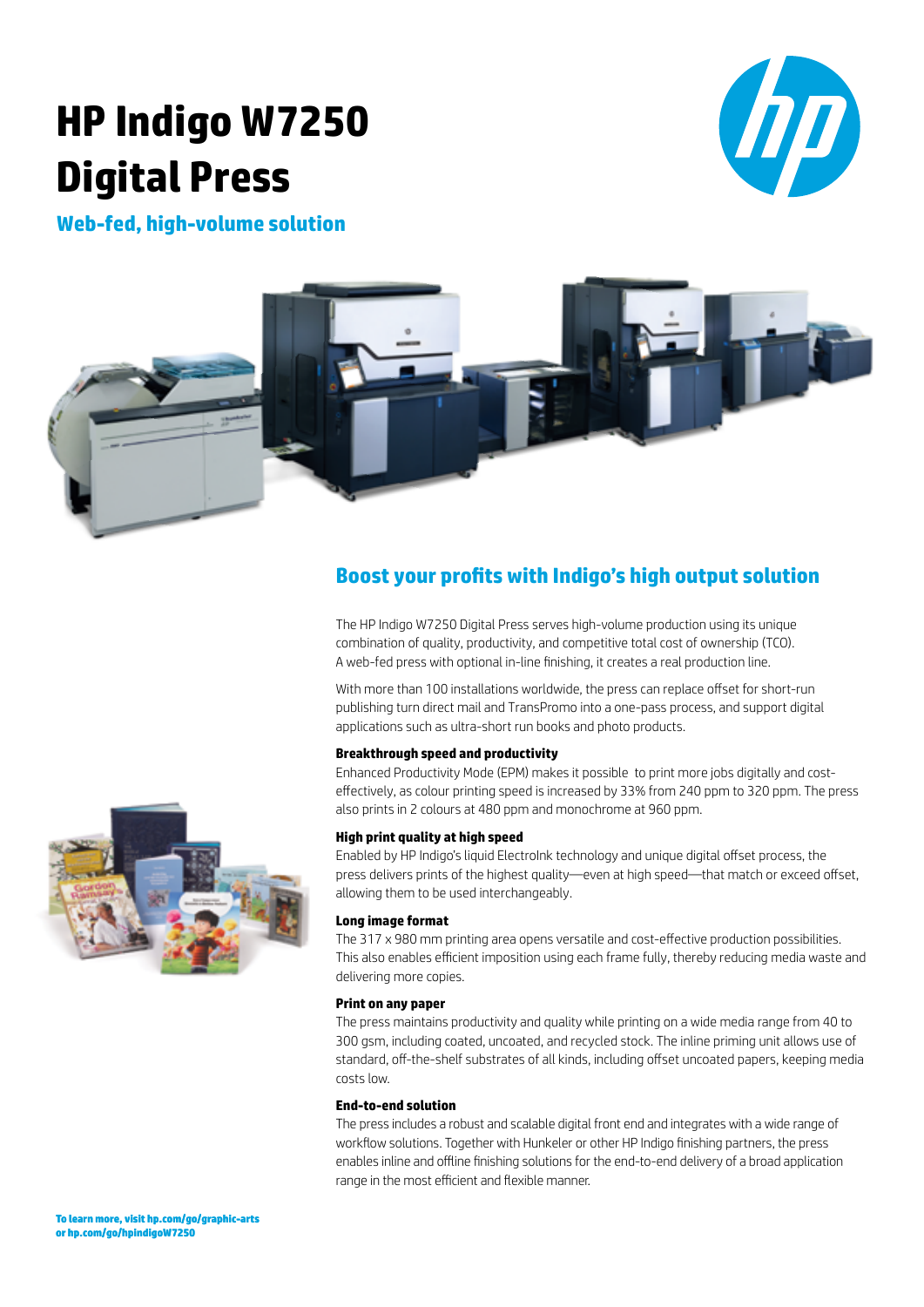

**Direct mail.** Unlimited Variable Data Printing (VDP) capabilities make an impact for effective campaigns.

## **A long format web press combining speed and Indigo quality**

## **High productivity**

Innovations in the HP Indigo W7250 Digital Press make it capable of running jobs with higher productivity and lower cost per page.

**Enhanced Productivity Mode (EPM).** Print colour jobs 33% faster at 320 ppm, to significantly reducing turnaround time and cut production costs.

**Powerful print server.** The scalable HP SmartStream Production Pro is the most powerful offthe-shelf print server in the industry. It can manage high-volume, highly complex variable data jobs at press speed, with a single point of control capable of driving multiple presses.

**Dual engine web.** Highly efficient, double-sided printing with no reinsertion required.

**Print Care.** Automatic calibrations and advanced diagnostic modes increase press uptime by assuring quick and accurate problem solving.

**Robust supplies.** A set of new-generation supplies, including the Imaging Oil System, Photo Imaging Plate (PIP), Binary Ink Developer (BID), and blanket, improves print quality, performance, and lifespan, extending time between replacements and reducing waste by 20% for more sustainable printing.

### **HP Indigo Worldwide Services Driving your production excellence**

A comprehensive system of tools, knowledge and support ensures you are able to print what you need, when you need it, at the highest level of efficiency and Indigo print quality. Our certified service teams are committed to meeting your end-to-end needs for accelerated ramp-up, increased system utilisation and maximum uptime.

**Learn more at hp.com/go/indigoservice**

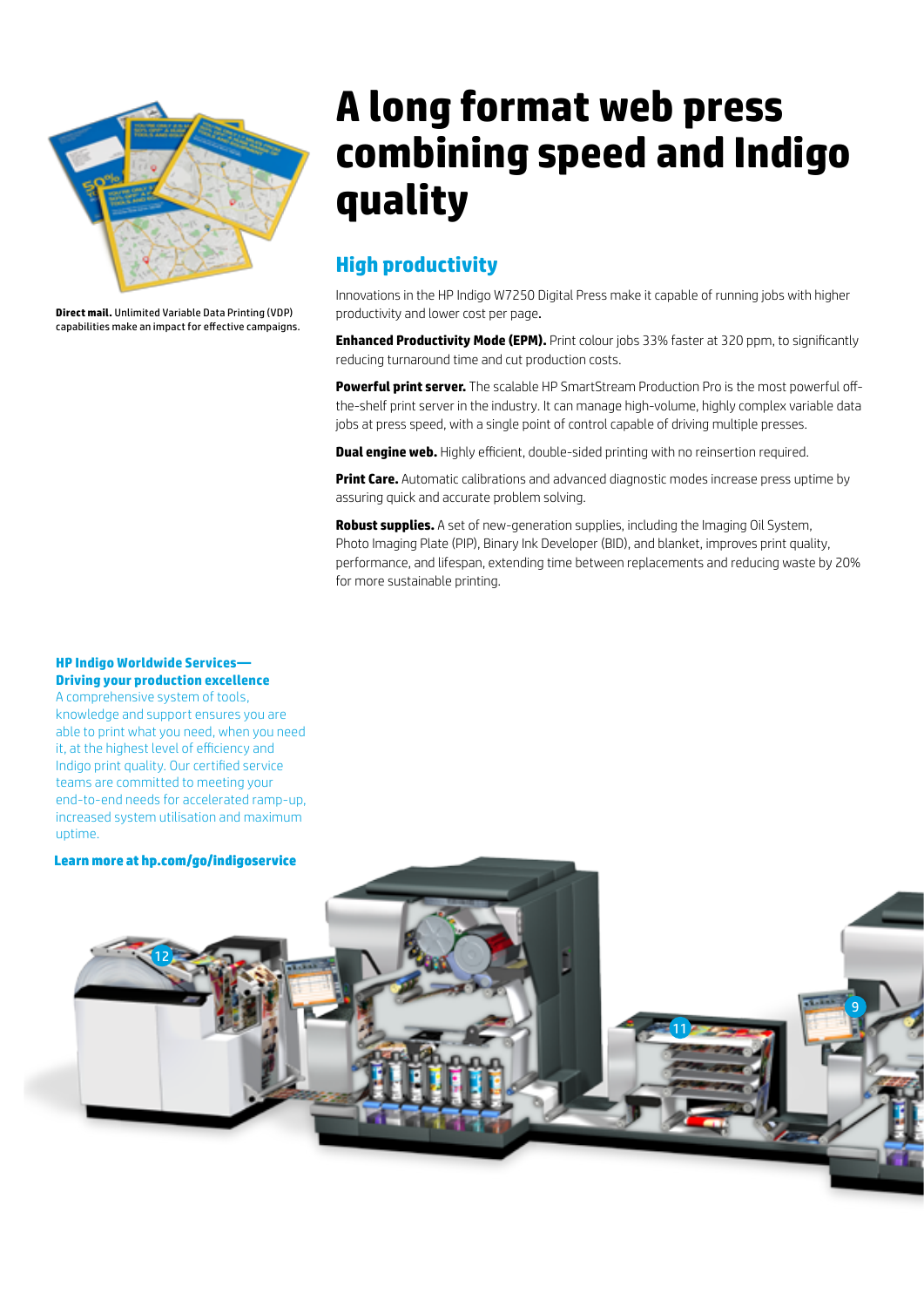## **Superior print quality**

HP Indigo printing technology delivers consistent, best-in-class, offset-matching colour quality.

**High coverage applications**. Exceptionally high quality not limited by substrate type or ink coverage.

**Excellent colour consistency.** Closed loop controls over ink conductivity and optical density ensure tight colour consistency within the page, from page to page, and between engines.

**Up to 7 ink stations on press.** Use 4, 6, or 7 colours for vivid printing and optimal on-press Pantone emulations. True spot colors can be mixed off press for outstanding Pantoneapproved solids and achieving up to 97% of PANTONE® colours.

### **Diverse application range**

Thanks to its high speed, wide media capabilities, efficient 317 x 980 mm image format, and finishing solutions, the press enables PSPs to offer customers a unique and diverse range of products and services.

**Publishing.** Produce books cost-effectively in just the quantities customers need, enabling them to streamline their supply chain and dramatically reduce the costs of warehousing, shipment, and waste. Digital printing with inline signature folding can produce up to 270 colour160-page book blocks per hour and 720 monochrome book blocks per hour.

**Photo specialty.** Wide image format and high photo quality enable the press to capture applications with larger image sizes such as photobooks, calendars, book covers, lay-flat books, and photo prints. Third-party finishing solutions enable PSPs to deliver a finished product at lower cost.

**Direct mail and TransPromo.** Deliver high volumes in colour with higher profitability using the EPM mode. Integrated finishing saves costs and cuts production time.

**Inline and near line finishing.** HP Indigo Direct2Finish finishing automation, near-line or inline, reduces make-ready, turnaround time, waste and errors with automated finishing setup and operation. Solutions include the Duplo UV coater and CP Bourg booklet maker.

Use HP SmartStream products and partner solutions with the HP Indigo W7250 Digital Press to improve production efficiency and support digital growth.

To learn more visit www.hp.com/go/smartstream

 $\overline{4}$   $\overline{6}$ 



**Publishing.** Produce book blocks in addition to book jackets with high-end print quality.

### 1. Unwinder

- 2. Inline Priming Unit
- 3. High-speed laser writing head
- 4. Charge roller
- 5. Photo Imaging Plate (PIP)
- 6. Binary Ink Developers (BIDs)
- 7. Blanket
- 8. Impression cylinder
- 9. Work station
- 10. Ink cabinet
- 11. Buffer control Unit (BCU) including turn bar
- 12. Rewinder